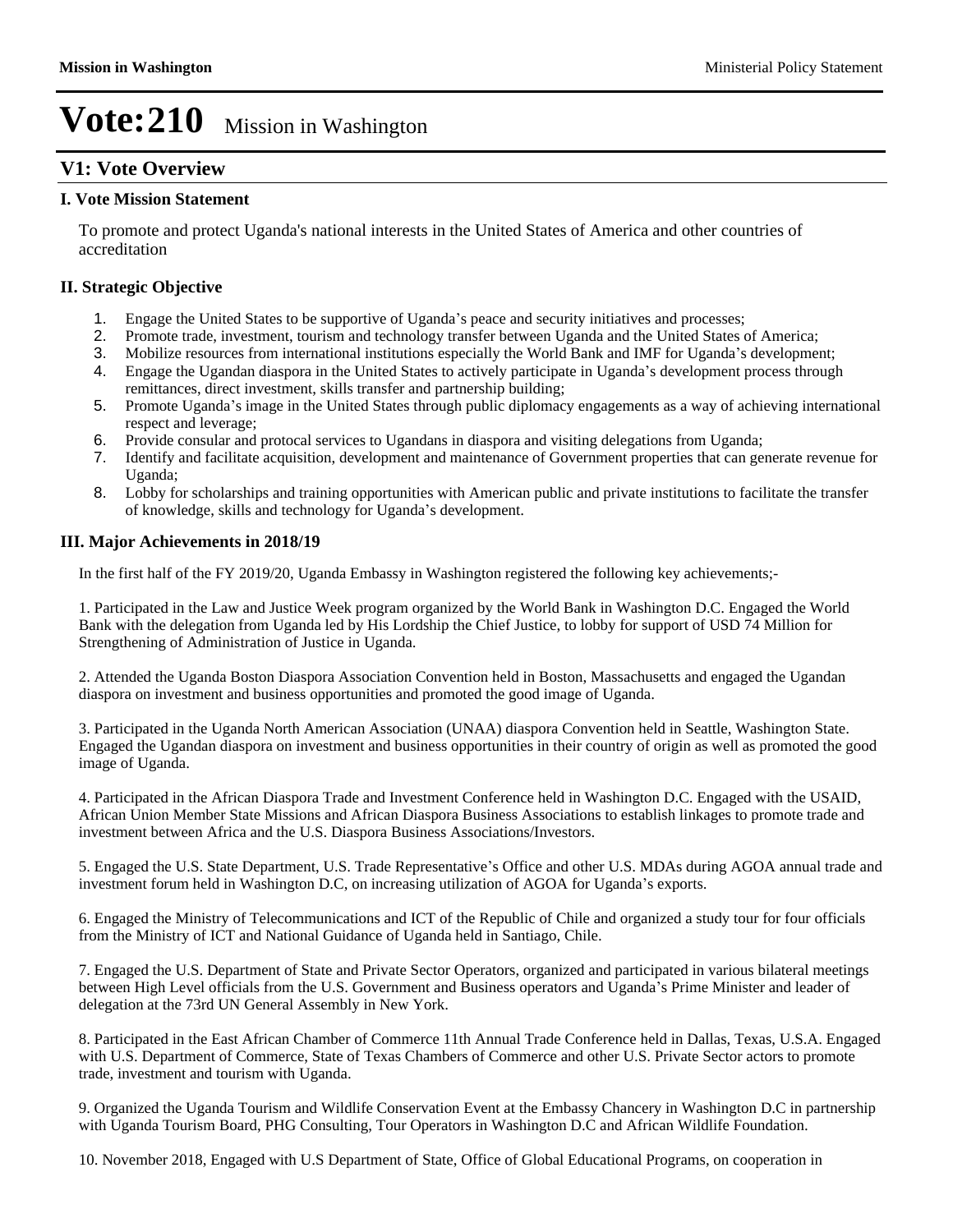Vocational and Technical Education and Apprenticeships for Workforce development.

11. Participated in the Winter National 7th Annual Embassy Showcase Event held at the Ronald Reagan Building and International Trade Center in Washington D.C. Showcased Uganda's unique tourism attractions and investment opportunities.

12. Engaged the US Congress and Media in defence of Uganda's image against the negative publicity caused by election violence in Arua Municipality by-elections.

13. Participated in the White House's 4th Briefing on National Strategy for Counterterrorism held at the U.S. Department of State.

14. Engaged the U.S Assistant Secretary of State for African Affairs, Amb. Tibor Nagy, to follow-up on issues discussed between himself and the Rt. Hon. Prime Minister of Uganda during the bilateral meeting held on the sidelines of the 73rd UN General Assembly.

15. Engaged with U.S. Department of State, Deputy Assistant Secretary for East Africa and the Sudans, Amb. Makila James, on bilateral and regional peace and security issues in Africa.

16. Participated in the 12th Parliamentary Intelligence Security Forum hosted by the Chairman of the Congressional Task Force on Terrorism and Unconventional Warfare, Congressman Robert Pittenger, held in Washington D.C.

17. H.E the Ambassador presented copies of his Letters of Credence to the Minister of Foreign Affairs and Worship of Argentina.

18. Published Embassy promotional magazine/publication, "The Uganda Portfolio", to promote the good image of Uganda as well as market the investment, trade and tourism opportunities.

19. Participated in a workshop organized by the National Endowment for Democracy (NED), a Think-tank, on the Elections in the Democratic Republic of Congo and other issues on democratic governance in Africa.

20. Participated in a workshop organized by the Center for Strategic and International Studies (CSIS), a Think-tank, on the subjects of migration, agriculture and rural development. Specific focus was on Uganda's model of Refugee management.

21. Participated in the Embassy Adoption Program organized by the Washington D.C Public Schools and Washington Performing Arts. Adopted Aiton Elementary School Grade 5 class to educate them about Uganda during the 2018/19 school year.

22. Engaged with Books for Africa (BFA), a Non-Governmental and non-profit Organization based in Minnesota, USA on shipment of text books offered to schools and libraries in Uganda.

23. H.E the Ambassador presented copies of his Letters of Credence to the Minister of Foreign Affairs and Worship of Argentina.

24. Represented H.E. President Museveni at the inauguration ceremony of H.E. President Andrés Manuel Lopez Obrador, President of Mexico. Engaged the Ministry of Foreign Affairs of Mexico and held meetings with the Director General for Africa and the Middle East, Amb. Jorge Alvarez Fuentes, on measures to boost bilateral cooperation between Mexico and Uganda.

25. Engaged U.S. Department of State and Department of Homeland Security on issues of mutual legal assistance and outstanding cases of Ugandan nationals facing deportation from the U.S.A.

- 26. Issued 750 passports to Ugandans
- 27. Issued 273 Visas to foreigners travelling to Uganda
- 28. Issued 19 Emergency travel documents to Ugandans who had lost their passports
- 29. Authenticated/ certified 59 documents
- 30. Visited 10 Ugandans in detention at York County Prison in Pennsylvania.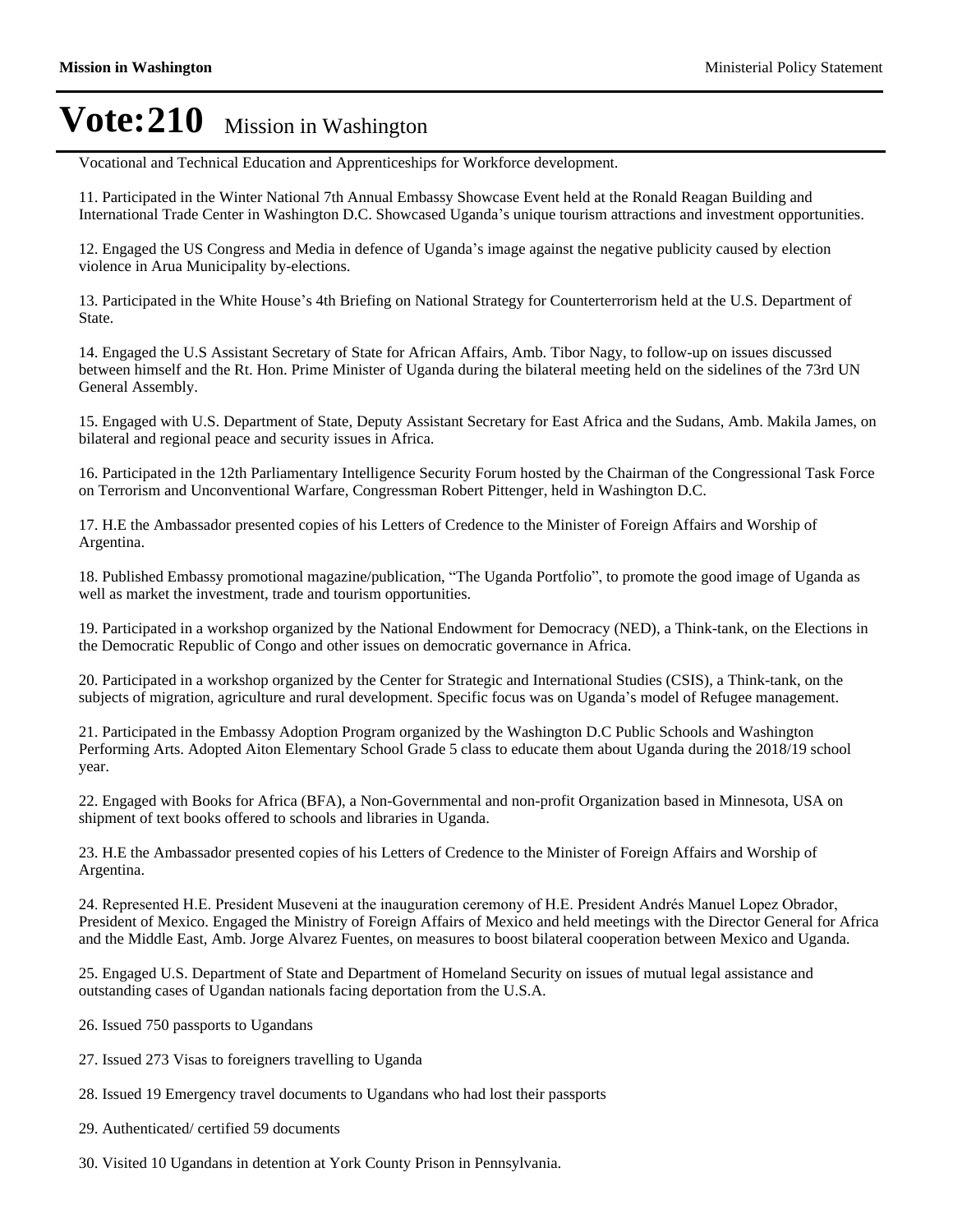- 31. Carried out general renovations to the Mission Chancery and official residence buildings.
- 32. Received and settled in the newly posted Deputy Head of Mission and Administrative Attaché.
- 33. Carried out training of Mission Staff on Program Budgeting System (PBS).

34. Carried out upgrade of Computer Server and other ICT equipment and carried out upgrade of NAVISION Accounting System of the Mission.

35. Organized Strategic Planning Training Workshop for Staff of Washington D.C, New York and Ottawa Missions.

#### **IV. Medium Term Plans**

In the Medium term, the Embassy will continue to;-

1. Promote Trade aimed at expanding the market for Ugandan products in the USA through the Africa Growth and Opportunity Act (AGOA) and WTO as well as trade markets in the other areas of accreditation.

2. Attract Foreign Direct Investment from the USA and the other countries of accreditation to boost employment creation especially for the majority of un employed youth in Uganda..

3. Promote Tourism aimed at increasing the number of tourists from the USA and the other countries of accreditation.

4. Mobilize ODA, Grants and soft loans from the government of the USA, World Bank, International Monetary Fund (IMF) and Private Financial Institutions and Trusts for National Development.

5. Mobilize the diaspora community to participate in the national development of Uganda through increased remittances and investments, leveraged through platforms with tangible impact.

6. Promote Knowledge and technology transfer through capacity building opportunities, scholarships and exchange programs for Ugandans.

7. Pursue Peace and Security cooperation and partnership with the United States of America (USA).

8. Promote cooperation with U.S.A on matters of Governance, Democracy and Human Rights.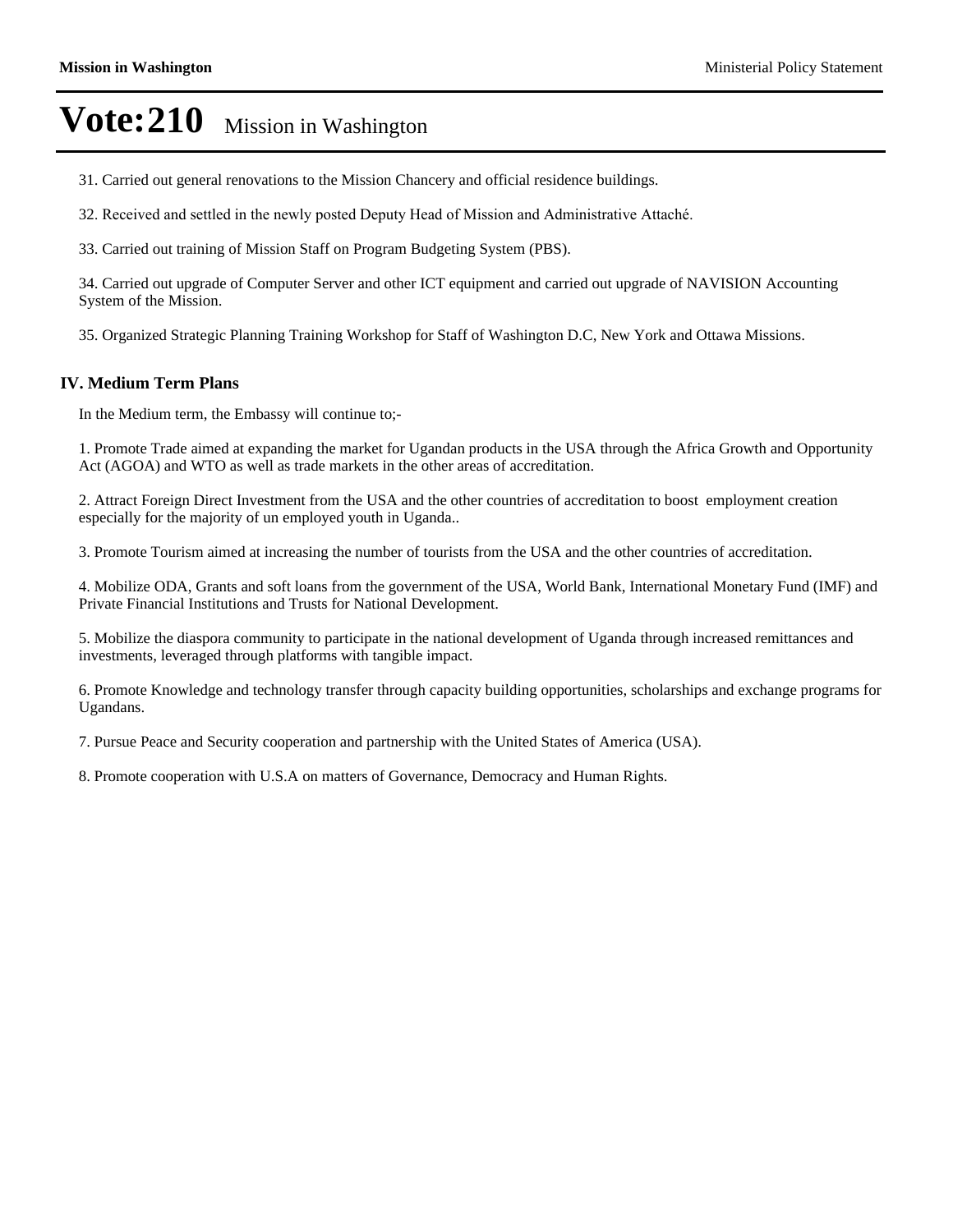#### **V. Summary of Past Performance and Medium Term Budget Allocations**

**Table 5.1: Overview of Vote Expenditures (UShs Billion)**

|                                                      |                     |                    |               | 2018/19                                   |         | <b>MTEF Budget Projections</b> |         |         |         |  |
|------------------------------------------------------|---------------------|--------------------|---------------|-------------------------------------------|---------|--------------------------------|---------|---------|---------|--|
|                                                      |                     | 2017/18<br>Outturn | <b>Budget</b> | <b>Approved Expenditure</b><br>by End Dec | 2019/20 | 2020/21                        | 2021/22 | 2022/23 | 2023/24 |  |
| <b>Recurrent</b>                                     | Wage                | 0.911              | 1.214         | 0.607                                     | 1.362   | 1.362                          | 1.362   | 1.362   | 1.362   |  |
|                                                      | Non Wage            | 5.767              | 6.014         | 3.007                                     | 6.371   | 6.371                          | 6.371   | 6.371   | 6.371   |  |
| Devt.                                                | GoU                 | 0.102              | 0.080         | 0.040                                     | 0.430   | 0.430                          | 0.430   | 0.430   | 0.430   |  |
|                                                      | Ext. Fin.           | 0.000              | 0.000         | 0.000                                     | 0.000   | 0.000                          | 0.000   | 0.000   | 0.000   |  |
|                                                      | <b>GoU</b> Total    | 6.780              | 7.308         | 3.654                                     | 8.163   | 8.163                          | 8.163   | 8.163   | 8.163   |  |
| <b>Total GoU+Ext Fin (MTEF)</b>                      |                     | 6.780              | 7.308         | 3.654                                     | 8.163   | 8.163                          | 8.163   | 8.163   | 8.163   |  |
| <b>Arrears</b>                                       |                     | 0.000              | 0.000         | 0.000                                     | 0.000   | 0.000                          | 0.000   | 0.000   | 0.000   |  |
|                                                      | <b>Total Budget</b> | 6.780              | 7.308         | 3.654                                     | 8.163   | 8.163                          | 8.163   | 8.163   | 8.163   |  |
|                                                      | <b>A.I.A Total</b>  | N/A                | N/A           | N/A                                       | N/A     | N/A                            | N/A     | N/A     | N/A     |  |
|                                                      | <b>Grand Total</b>  | 6.780              | 7.308         | 3.654                                     | 8.163   | 8.163                          | 8.163   | 8.163   | 8.163   |  |
| <b>Total Vote Budget</b><br><b>Excluding Arrears</b> |                     | 6.780              | 7.308         | 3.654                                     | 8.163   | 8.163                          | 8.163   | 8.163   | 8.163   |  |

#### **VI. Budget By Economic Clasification**

**Table V6.1 2018/19 and 2019/20 Budget Allocations by Item**

|                                           | 2018/19 Approved Budget |          |       | 2019/20 Draft Estimates |       |          |            |              |
|-------------------------------------------|-------------------------|----------|-------|-------------------------|-------|----------|------------|--------------|
| <b>Billion Uganda Shillings</b>           | GoU                     | Ext. Fin | AIA   | <b>Total</b>            | GoU   | Ext. Fin | <b>AIA</b> | <b>Total</b> |
| <b>Output Class: Outputs Provided</b>     | 7.228                   | 0.000    | 0.000 | 7.228                   | 7.733 | 0.000    | 0.000      | 7.733        |
| 211 Wages and Salaries                    | 2.504                   | 0.000    | 0.000 | 2.504                   | 2.613 | 0.000    | 0.000      | 2.613        |
| 212 Social Contributions                  | 0.000                   | 0.000    | 0.000 | 0.000                   | 0.040 | 0.000    | 0.000      | 0.040        |
| 213 Other Employee Costs                  | 0.301                   | 0.000    | 0.000 | 0.301                   | 0.389 | 0.000    | 0.000      | 0.389        |
| 221 General Expenses                      | 0.900                   | 0.000    | 0.000 | 0.900                   | 1.372 | 0.000    | 0.000      | 1.372        |
| 222 Communications                        | 0.341                   | 0.000    | 0.000 | 0.341                   | 0.284 | 0.000    | 0.000      | 0.284        |
| 223 Utility and Property Expenses         | 1.955                   | 0.000    | 0.000 | 1.955                   | 1.781 | 0.000    | 0.000      | 1.781        |
| 226 Insurances and Licenses               | 0.052                   | 0.000    | 0.000 | 0.052                   | 0.045 | 0.000    | 0.000      | 0.045        |
| 227 Travel and Transport                  | 0.850                   | 0.000    | 0.000 | 0.850                   | 0.892 | 0.000    | 0.000      | 0.892        |
| 228 Maintenance                           | 0.325                   | 0.000    | 0.000 | 0.325                   | 0.318 | 0.000    | 0.000      | 0.318        |
| <b>Output Class: Capital Purchases</b>    | 0.080                   | 0.000    | 0.000 | 0.080                   | 0.430 | 0.000    | 0.000      | 0.430        |
| 281 Property expenses other than interest | 0.000                   | 0.000    | 0.000 | 0.000                   | 0.200 | 0.000    | 0.000      | 0.200        |
| <b>312 FIXED ASSETS</b>                   | 0.080                   | 0.000    | 0.000 | 0.080                   | 0.230 | 0.000    | 0.000      | 0.230        |
| <b>Grand Total:</b>                       | 7.308                   | 0.000    | 0.000 | 7.308                   | 8.163 | 0.000    | 0.000      | 8.163        |
| <b>Total excluding Arrears</b>            | 7.308                   | 0.000    | 0.000 | 7.308                   | 8.163 | 0.000    | 0.000      | 8.163        |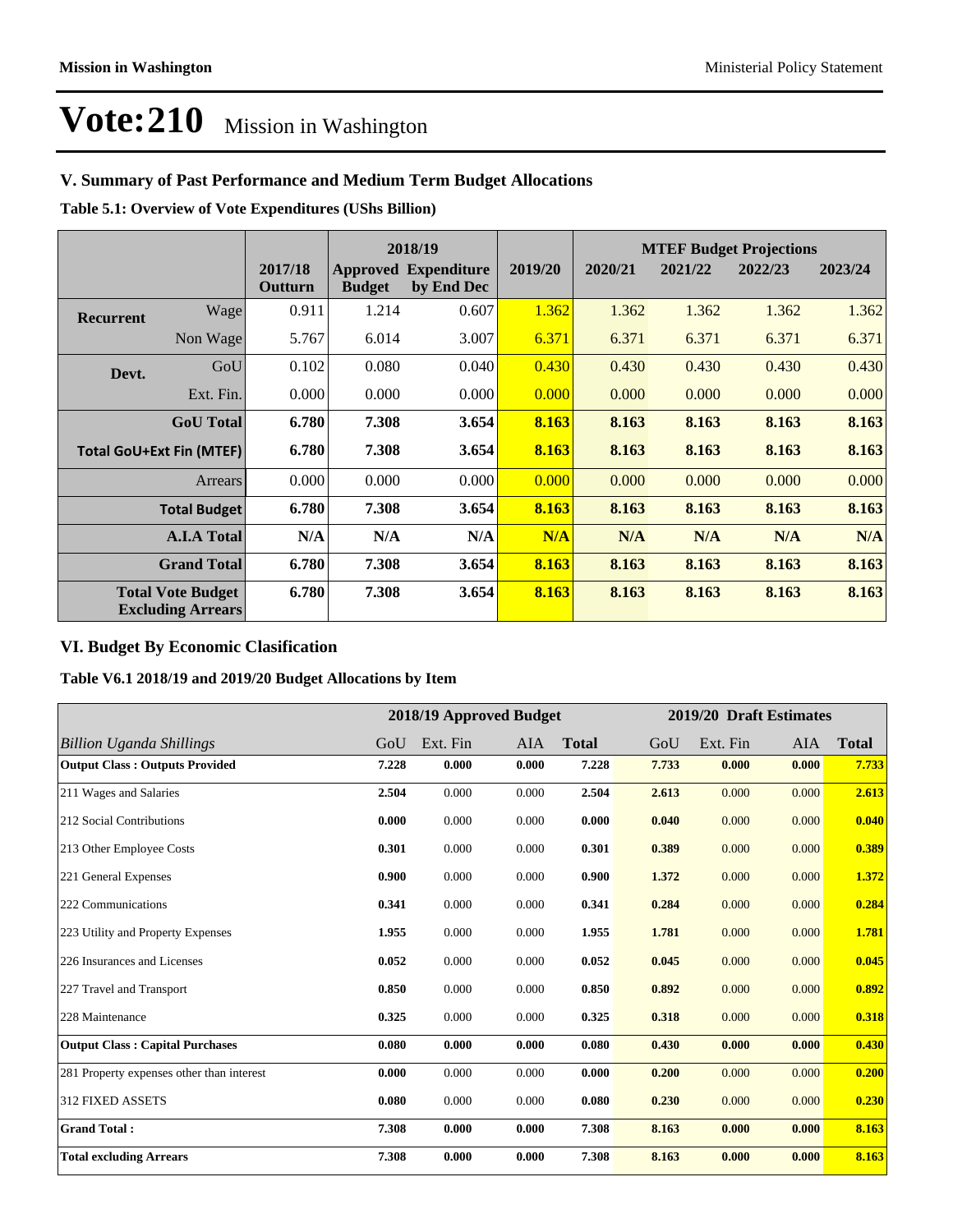#### **VII. Budget By Programme And Subprogramme**

#### **Table V7.1: Past Expenditure Outturns and Medium Term Projections by Programme and SubProgramme**

| Billion Uganda shillings                 |                              | FY 2018/19                |                                   |                                             | <b>Medium Term Projections</b> |         |         |         |
|------------------------------------------|------------------------------|---------------------------|-----------------------------------|---------------------------------------------|--------------------------------|---------|---------|---------|
|                                          | FY 2017/18<br><b>Outturn</b> | Approved<br><b>Budget</b> | <b>Spent By</b><br><b>End Dec</b> | 2019-20<br><b>Proposed</b><br><b>Budget</b> | 2020-21                        | 2021-22 | 2022-23 | 2023-24 |
| <b>52 Overseas Mission Services</b>      | 6.780                        | 7.308                     | 3.654                             | 8.163                                       | 8.163                          | 8.163   | 8.163   | 8.163   |
| 01 Headquarters Washington               | 6.678                        | 7.228                     | 3.614                             | 7.733                                       | 7.733                          | 7.733   | 7.733   | 7.733   |
| 0402 Strengthening Mission in Washington | 0.102                        | 0.080                     | 0.040                             | 0.430                                       | 0.430                          | 0.430   | 0.430   | 0.430   |
| <b>Total for the Vote</b>                | 6.780                        | 7.308                     | 3.654                             | 8.163                                       | 8.163                          | 8.163   | 8.163   | 8.163   |
| <b>Total Excluding Arrears</b>           | 6.780                        | 7.308                     | 3.654                             | 8.163                                       | 8.163                          | 8.163   | 8.163   | 8.163   |

#### **VIII. Programme Performance and Medium Term Plans**

#### **Table V8.1: Programme Outcome and Outcome Indicators ( Only applicable for FY 2019/20)**

| Programme:                  | 52 Overseas Mission Services                                                                                                                                                                                                                                                                                                                                                                                                                                                                                                                                                                                                                                                                                                                                                                                                                                                                                                                     |                 |                  |                            |                       |                          |  |  |
|-----------------------------|--------------------------------------------------------------------------------------------------------------------------------------------------------------------------------------------------------------------------------------------------------------------------------------------------------------------------------------------------------------------------------------------------------------------------------------------------------------------------------------------------------------------------------------------------------------------------------------------------------------------------------------------------------------------------------------------------------------------------------------------------------------------------------------------------------------------------------------------------------------------------------------------------------------------------------------------------|-----------------|------------------|----------------------------|-----------------------|--------------------------|--|--|
| <b>Programme Objective</b>  | 1. Promote Commercial and Economic diplomacy through Trade and Export promotion, attracting<br>Foreign Direct Investments (FDI), Tourism promotion, mobilization of Overseas Development Assistance<br>and cooperation in Knowledge and Technology transfer.<br>2. Promote Uganda's Public Diplomacy and enhance her Image abroad.<br>3. Strengthen Institutional Capacity by acquiring and developing properties and human resources for<br>Uganda's development<br>4. Providing Diplomatic Protocol and Consular Services to Ugandans in areas of accreditation<br>5. Mobilizing the diaspora communities in countries of accreditation to participate in Uganda's<br>development through increased remittances, investment ventures and knowledge and skills transfer.<br>6. Promoting Peace and Security cooperation with the USA and other countries of accreditation<br>7. Promoting International Law and related commitments/obligations |                 |                  |                            |                       |                          |  |  |
| <b>Responsible Officer:</b> | Michael Bulwaka/Accounting Officer                                                                                                                                                                                                                                                                                                                                                                                                                                                                                                                                                                                                                                                                                                                                                                                                                                                                                                               |                 |                  |                            |                       |                          |  |  |
|                             | <b>Programme Outcome:</b> Enhanced national security development, the country's image abroad and wellbeing of Ugandans                                                                                                                                                                                                                                                                                                                                                                                                                                                                                                                                                                                                                                                                                                                                                                                                                           |                 |                  |                            |                       |                          |  |  |
|                             | <b>Sector Outcomes contributed to by the Programme Outcome</b>                                                                                                                                                                                                                                                                                                                                                                                                                                                                                                                                                                                                                                                                                                                                                                                                                                                                                   |                 |                  |                            |                       |                          |  |  |
|                             | 1. Improved regional and International Relations                                                                                                                                                                                                                                                                                                                                                                                                                                                                                                                                                                                                                                                                                                                                                                                                                                                                                                 |                 |                  |                            |                       |                          |  |  |
|                             |                                                                                                                                                                                                                                                                                                                                                                                                                                                                                                                                                                                                                                                                                                                                                                                                                                                                                                                                                  |                 |                  | <b>Performance Targets</b> |                       |                          |  |  |
|                             | <b>Outcome Indicators</b>                                                                                                                                                                                                                                                                                                                                                                                                                                                                                                                                                                                                                                                                                                                                                                                                                                                                                                                        |                 |                  | 2019/20                    | 2020/21               | 2021/22                  |  |  |
|                             |                                                                                                                                                                                                                                                                                                                                                                                                                                                                                                                                                                                                                                                                                                                                                                                                                                                                                                                                                  | <b>Baseline</b> | <b>Base</b> year | <b>Target</b>              | <b>Projectio</b><br>n | Projectio<br>$\mathbf n$ |  |  |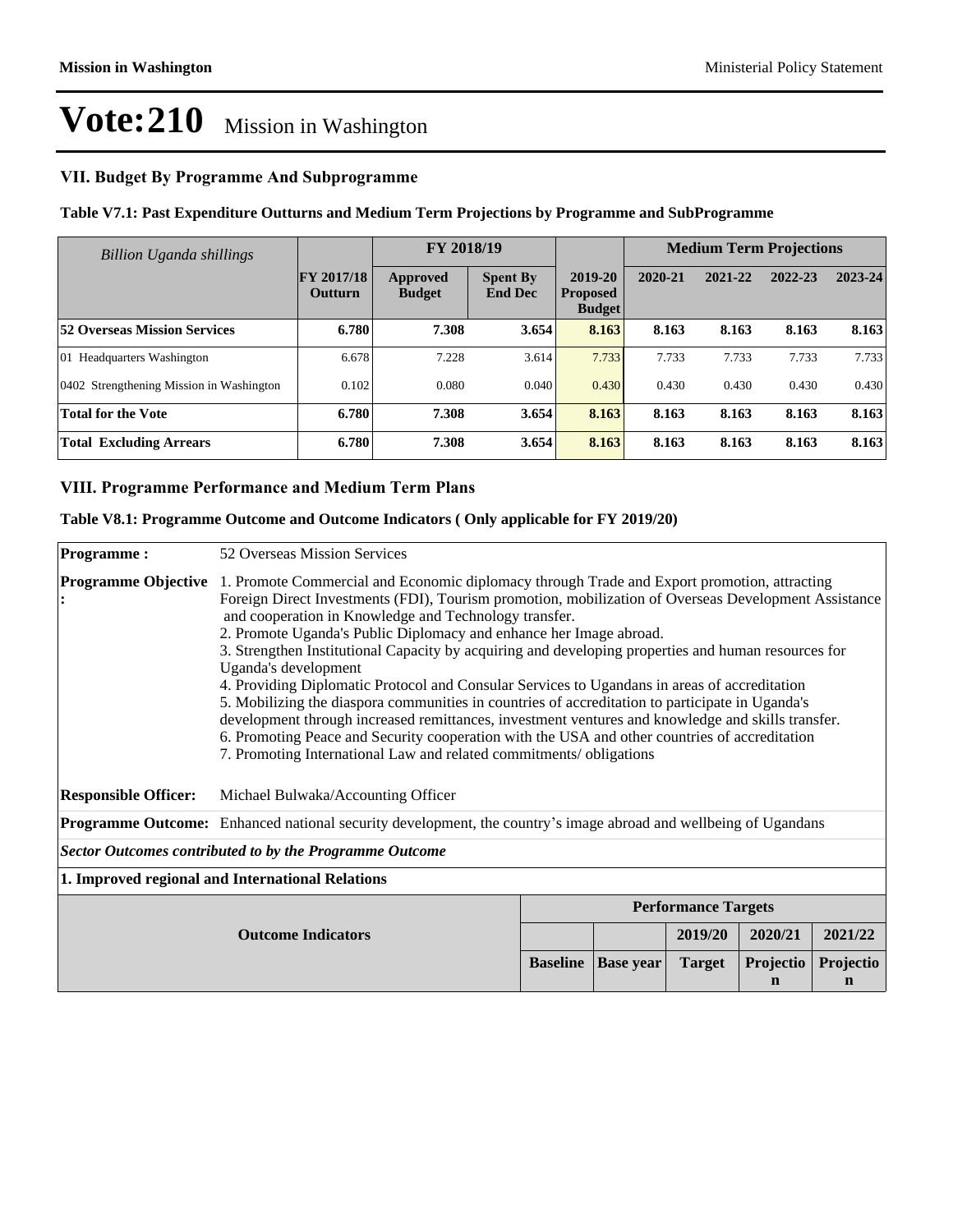| • Number of cooperation frameworks negotiated, and concluded             | 3    | 2008 |                         | 4            | 4              |
|--------------------------------------------------------------------------|------|------|-------------------------|--------------|----------------|
| • Rating of Uganda's image abroad                                        | Good | 2008 | Good                    | Good         | Good           |
| SubProgramme: 01 Headquarters Washington                                 |      |      |                         |              |                |
| <b>Output: 01 Cooperation frameworks</b>                                 |      |      |                         |              |                |
| No. of Bilateral cooperation frameworks negotiated or signed.            |      |      |                         | $\mathbf{2}$ | 3 <sup>1</sup> |
| $\vert$ <i>Output: 02 Consulars services</i>                             |      |      |                         |              |                |
| No. of official visits facilitated                                       |      |      |                         | 5            | 7 <sub>1</sub> |
| Number of Visas issued to foreigners travelling to Uganda.               |      |      | 450                     | 500          | 600            |
| <i>Output: 04 Promotion of trade, tourism, education, and investment</i> |      |      |                         |              |                |
| No. of foreign Tourism promotion engagements.                            |      |      | $\overline{\mathbf{4}}$ | 5            | 5              |

#### **IX. Major Capital Investments And Changes In Resource Allocation**

#### **Table 9.1: Major Capital Investment (Capital Purchases outputs over 0.5Billion)**

N/A

#### **X. Vote Challenges and Plans To Improve Performance**

#### **Vote Challenges**

- 1. The Embassy still faces challenge of Loss on poundage
- 2. Inadequate budget to handle wide areas of accreditation including promotion of commercial diplomacy.
- 3. The introduction of e-visa services affected the Embassy's Non Tax Revenue collections

#### **Plans to improve Vote Performance**

These include;

1. Engage Finance for increased funding to effectively deliver on Commercial Diplomacy activities, enable the Mission to cover wider areas in the United States and other countries of accreditation.

2. Continue to initiate and conclude MoUs on the trade, tourism, education and Investment between Uganda and the United States and other countries of accreditation.

3. Engage the active private sector, Civil Society Organisations and Think Tanks that can partner with this Mission for good public diplomacy.

#### **XI Off Budget Support**

#### **Table 11.1 Off-Budget Support by Sub-Programme**

N/A

#### **XII. Vote Cross Cutting Policy And Other Budgetary Issues**

**Table 12.1: Cross- Cutting Policy Issues**